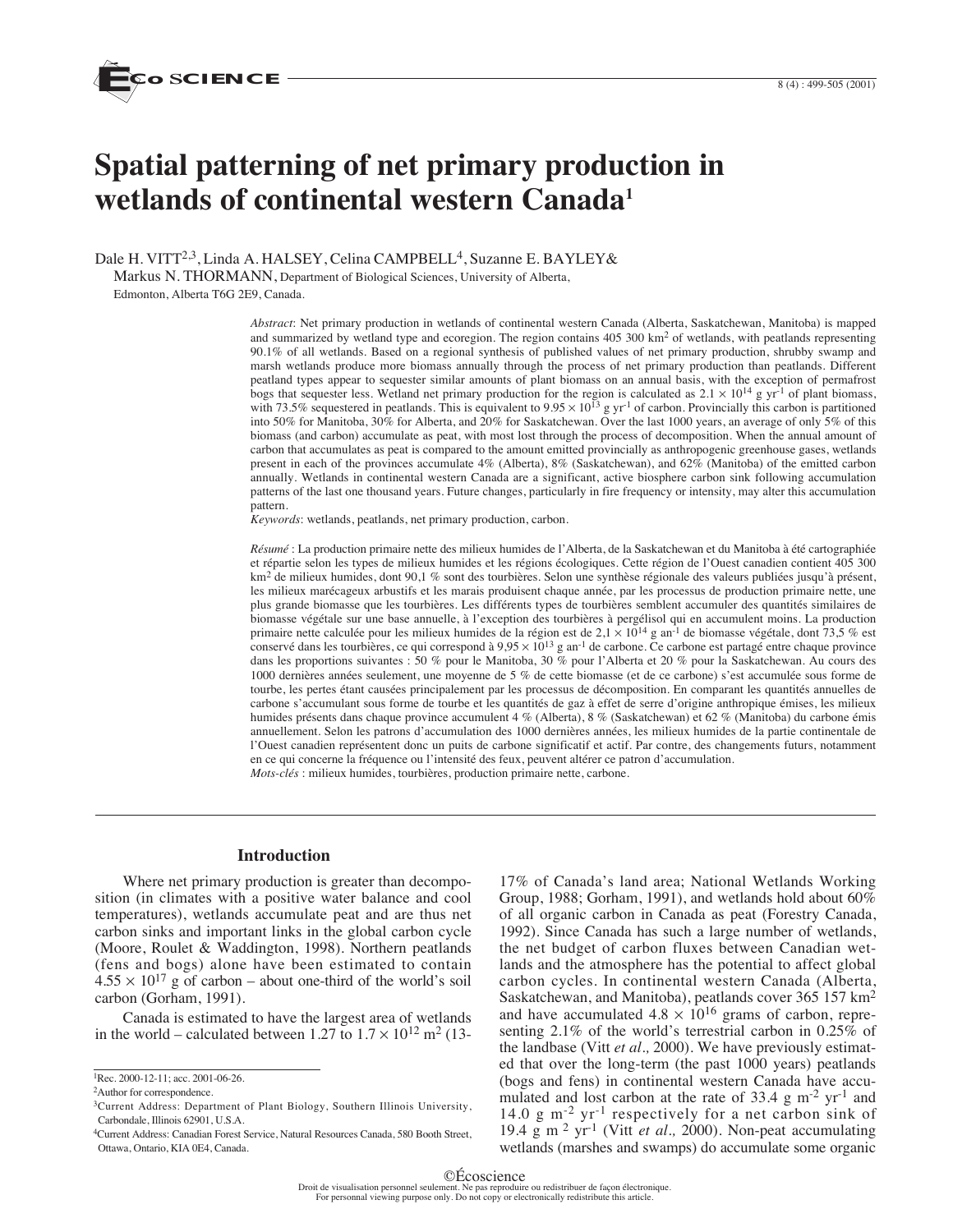matter and hence carbon, however the amount of organic matter present is generally low (Zoltai, Siltanen & Johnson, 2000), and the rate at which this carbon accumulates is not known for continental western Canada, but is likely small when compared to peatlands. For these reasons, longterm carbon accumulation in non-peat accumulating wetlands is not included here.

Climate is a major factor affecting wetland development, form, and species composition (Damman, 1979; Glaser & Janssens, 1983; Halsey, Vitt & Zoltai, 1997). In the past, climatic changes have resulted in changes in wetland type at specific sites in western Canada (Vitt, Halsey & Zoltai, 1994) and elsewhere (Glaser & Janssens, 1983), and in shifts in their geographic distribution (Zoltai & Vitt, 1990; Halsey, Vitt & Gignac, 2000). Since carbon storage in wetlands is dependent on climatic regimes with a positive water balance and cool temperatures, global warming is expected to affect the geographic distribution of conditions suitable to wetland development and trigger shifts in wetland distribution and dynamics (Gignac & Vitt, 1994). These shifts have the potential to increase carbon storage or increase  $CO<sub>2</sub>$  flux to the atmosphere depending on the conditions. If realized, these climatic changes will results in greenhouse gas being released back into the atmosphere via increased decomposition  $(CO_2, CH_4)$  or fire  $(CO_2)$ , as well as changes in plant annual production. The rate, magnitude, chemical species, and thresholds of future greenhouse gas sinks and sources through time and space will significantly affect Canada's future greenhouse gas budgets. A first step in understanding wetland carbon budgets is to determine where our current carbon is stored and how it is distributed spatially. The purpose of this paper is to provide a first assessment of the current carbon sequestered annually as plant biomass by total (above- and below-ground) net primary production of wetlands (both peatlands [bogs and fens] and non-peat accumulating wetlands [marshes and swamps]) as well as its spatial distribution. Additionally, long-term accumulation of peat in continental western Canada is evaluated relative to carbon emissions on a provincial basis.

# **Material and methods**

#### WETLAND MAPPING

Aerial photography at a scale of 1:40 000 to 1:60 000 coupled with field verification was used to map wetlands in continental western Canada (Alberta, Saskatchewan, and Manitoba). Polygons were placed on 1:250 000 mylar base maps with the percent cover of specific wetland classes identified to the nearest 10% within an individual polygon, except for the Grassland Region of Alberta and Saskatchewan where cover values were estimated from those of the National Wetlands Working Group (1988). Since wetlands are only classified to the nearest 10% there is an inherent error in the methodology of 4%. Wetlands are classified as peatlands (permafrost bog and continental bogs without permafrost, and treed, shrubby, and open fens) and non-peat accumulating wetlands (marshes [open wetlands on shallow peat] and swamps [forested and shrubby wetlands on shallow peat]) (Vitt *et al.,* 2000). Distributions are presented by region (Arctic, Subarctic, Montane, Boreal, Parkland, and Grassland) modified for western Canada from the Ecological Stratification Working Group (1995) for Alberta by Strong and Thompson (1995).

#### NET PRIMARY PRODUCTION (NPP)

Above-ground net primary production values from wetlands in continental Canada and northern continental United States have been synthesized by individual species, vegetation layer (tree, shrub, herb, moss), and total amount (Campbell *et al.,* 2000; Table I). The amount of variation for above-ground NPP within wetland types is at least as large as between most wetland types (Campbell *et al.,* 2000). For wetland types that have standard deviations calculated, only pooled, total means for non-forested, non-peat accumulating wetlands (shrubby swamps and marshes) are significantly different from peatlands (Table I). For peatlands, pooled means are similar for all types, falling within the range of calculated standard deviations, with the exception of permafrost bogs that have a single, lower, total net primary production value.

Based on a literature synthesis, Campbell *et al.,* (2000) estimated total net primary production from above-ground net primary production (including the moss layer that has no below-ground component). Following a literature review, values of 50% and 30% of the above-ground net primary production (including moss layer) were considered reasonable estimates of below-ground net primary production (NPP) for peatlands and non-peat accumulating wetlands, respectively (Campbell *et al.,* 2000). These values are used here to estimate total above- and below-ground NPP from pooled above-ground NPP means for each wetland type (Table I). Site data for above-ground NPP was pooled by province/state to remove any bias from areas that were

TABLE I. Pooled means of above-ground net primary production by layer and site type  $(g m<sup>-2</sup> yr<sup>-1</sup>)$ . Wetland types with missing layers are noted by an x. Standard deviations are calculated for wetland type where individual site data were available. The number of sites and/or years measured follows for each layer in brackets. Data are review in Campbell *et al*. (2000).

| Wetland type      | Tree              | Shrub              | Herb               | <b>Moss</b>       | Total              | Total        |
|-------------------|-------------------|--------------------|--------------------|-------------------|--------------------|--------------|
|                   | above-ground      | above-ground       | above-ground       | above-ground      | above-ground       | above- and   |
|                   |                   |                    |                    |                   |                    | below ground |
| Permafrost bog    | 77(1)             | no data            | no data            | 24(1)             | 176(1)             | 264          |
| Nonpermafrost bog | $106 \pm 192(9)$  | $247 \pm 104$ (12) | 13(10)             | $156 \pm 157(12)$ | $449 \pm 215(11)$  | 674          |
| Wooded fen        | 44(1)             | 108(2)             | 64(2)              | 74 (11)           | 358(2)             | 537          |
| Shrubby fen       | X                 | 63(8)              | 125(8)             | 118(8)            | 263(10)            | 395          |
| Open fen          |                   |                    | $365 \pm 458$ (5)  | 163(9)            | $268 \pm 34(4)$    | 402          |
| Wooded swamp      | $542 \pm 279$ (5) | $31 \pm 29(5)$     | 62(4)              | X                 | $654 \pm 197(5)$   | 850          |
| Shrubby swamp     | X                 | $480 \pm 260$ (3)  | $727 \pm 667$ (3)  | X                 | $1232 \pm 405$ (3) | 1602         |
| Marsh             |                   |                    | $999 \pm 529$ (27) | X                 | $1034 \pm 456(26)$ | 1344         |

©Écoscience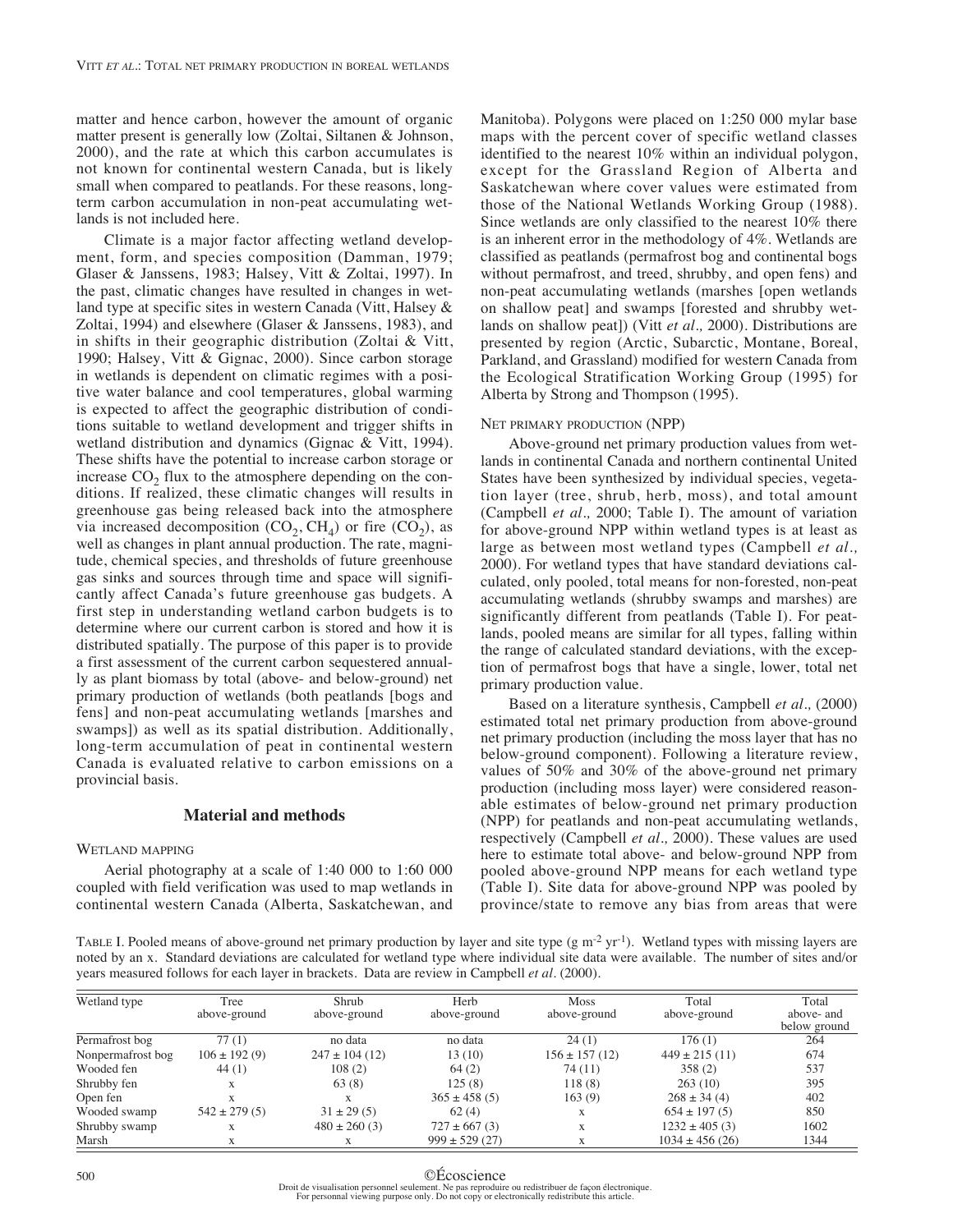intensively sampled. Although some wetland types have statistically similar net primary production values, standard deviations cannot be calculated for all wetland types as original site data were not given in the literature (only study means were reported). Total above- and below-ground net primary production of wetlands in continental western Canada is estimated by utilizing the pooled mean values for each individual wetland type.

# CARBON SEQUESTRATION, ACCUMULATION AND COMPARISON TO GREENHOUSE GAS EMISSONS

Carbon content of 393 wetland plants was determined using unpublished values from M. Thormann and S. Bayley, collected from sites representing all wetland types within continental western Canada. Mean carbon content of all wetland plants is 47.4  $\pm$  5.3% of the dry weight. This conversion factor is used to determine the annual amount of carbon sequestered as plant biomass in wetlands through the process of net primary production at the provincial level.

The amount of annual carbon sequestration in peatlands for each of the provinces is determined from the long-term average accumulation and decomposition rates of 33.4 g m-2  $yr^{-1}$  and 14.0 g m<sup>-2</sup> yr<sup>-1</sup> respectively for peat accumulating wetlands (Vitt  $et$   $al$ ., 2000). As peatlands can flux both  $CO<sub>2</sub>$ and  $CH<sub>4</sub>$  to the atmosphere, and methane has an estimated greenhouse warming potential  $21\times$  that of CO<sub>2</sub> (IPCC) 1996), the proportion of  $CO<sub>2</sub>$  and  $CH<sub>4</sub>$  emitted to the atmosphere via decomposition was estimated from the literature for different peatland types. Permafrost and nonpermafrost bogs that have thick, unsaturated acrotelms (mean of -38 cm calculated from Zoltai *et al.,* 2000) were assumed to flux only  $CO<sub>2</sub>$  to the atmosphere, with methane being oxidized in the acrotelm with negative values often reported (Vitt *et al.*, 1990; Whiting, pers. comm., 2001). Open, patterned and nonpatterned graminoid and shrubby fens, with higher water tables (mean of -2 cm calculated from Zoltai *et al.,* 2000), have  $CO<sub>2</sub>$  to  $CH<sub>4</sub>$  flux ratios of 99:1 for continental western Canada (Turetsky *et al.,* 2001) with methane flux on the low end of other published values (reviewed in Turetsky *et al.,* 2001). Wooded fens have moderately thick, unsaturated acrotelms (-20 cm calculated from Zoltai *et al.,* 2000), and as such likely have flux ratios for  $CO<sub>2</sub>$  and  $CH<sub>4</sub>$ between those of bogs and wetter, open and shrubby fens, since some methane oxidation will occur.

The annual accumulation of carbon as plant biomass and flux as  $CO<sub>2</sub>$  and  $CH<sub>4</sub>$  in wetlands is compared to the amount of carbon emitted from greenhouse gases estimated for 1995 on a provincial basis for the three provinces in continental western Canada (Jaques, Neitzert & Boileau, 1997). Carbon based greenhouse gases include carbon dioxide, methane, hydrofluorocarbon, and perfluorocarbon generated from industrial processes that in the inventory included stationary and mobile fuel combustion, incineration, agriculture, prescribed burning, wastewater/compost, landfills, and anesthetics/propellants (Jaques, Neitzert & Boileau, 1997).

# **Results**

# WETLAND MAPPING

Wetlands occur over approximately 405 300 km<sup>2</sup>  $\pm$ 16 200 ( $\pm$  4%) of continental western Canada (Table II). Boreal and Subarctic Ecoregions contain the largest amount of peatland, while the Boreal Ecoregion has the largest amount of non-peat accumulating wetlands (Table II). Wetlands are most common in northern Alberta and Manitoba (Figure 1), forming part of two of the world's ten largest wetland complexes, the Mackenzie River Basin Peatland Complex (northern Alberta) and the Hudson Bay Lowland (northeastern Manitoba). Wetlands also dominate the landscape along the northern and northeastern shore of Lake Winnipeg, and eastward on the Canadian Shield.

# NET PRIMARY PRODUCTION

Spatially, highest total net primary production of plant biomass in wetlands occurs along three oblique, parallel bands trending northwest to southeast (Figure 2). The southernmost band is represented by non-peat accumulating wetlands found in the southern uplands of Manitoba and extends westward along the northern edge of the Grasslands

TABLE II. Wetland distribution in continental western Canadian wetlands by type and ecoregions (km2). Ecoregions are modified from those defined by the Ecological Stratification Working Group (1995) for Alberta following Strong and Thompson (1995). Percentages are based on total area (includes land and water). Values are considered accurate to  $\pm 4\%$ .

| Type                     | Arctic         | Subarctic | Montane        | <b>B</b> oreal | Parkland | Grassland | Total   | % Wetland |
|--------------------------|----------------|-----------|----------------|----------------|----------|-----------|---------|-----------|
| Permafrost bog           | 24             | 65 637    | $\Omega$       | 37 38 3        | $\Omega$ | $\Omega$  | 103 044 | 25.4      |
| Nonpermafrost bog        | $\theta$       | 1841      |                | 29 112         | 4        | $\Omega$  | 30 958  | 7.6       |
| Wooded fen               | $\theta$       | 10 953    | 103            | 90 195         | 203      | $\Omega$  | 101 454 | 25.0      |
| Shrubby nonpatterned fen | $\Omega$       | 2 8 4 0   | 36             | 25 649         | 110      | $\Omega$  | 28 6 35 | 7.1       |
| Open nonpatterned fen    | 253            | 30 337    | 48             | 36 614         | 189      | $\Omega$  | 67441   | 16.7      |
| Open patterned fen       | $\theta$       | 4 1 3 9   | 64             | 29 179         | 8        | $\Omega$  | 33 390  | 8.2       |
| Peatland                 | 277            | 115 747   | 252            | 248 132        | 748      | $\Omega$  | 365 157 | 90.1      |
| % Peatland               | 0.1            | 31.7      | 0.1            | 67.9           | 0.2      | $\Omega$  | 100.0   |           |
| Wooded swamp             | $\overline{0}$ | 23        | $\overline{0}$ | 1 249          | 8        | $\Omega$  | 1 280   | 0.3       |
| Shrubby swamp            | $\mathbf{0}$   | 208       | 25             | 5493           | 1493     | 1 345     | 8 5 6 4 | 2.1       |
| Marsh                    | 52             | 890       | 27             | 14 5 30        | 7683     | 7 1 5 7   | 30 339  | 7.5       |
| Non-peat wetland         | 52             | 1 1 2 1   | 52             | 21 272         | 9 1 8 4  | 8 5 0 2   | 40 183  | 9.9       |
| % Non-peat wetland       | 0.1            | 2.8       | 0.1            | 52.9           | 22.9     | 21.2      | 100.0   |           |
| Total wetland            | 329            | 116868    | 304            | 269 403        | 9932     | 8 5 0 2   | 405 339 | 100.0     |
| % Total wetland          | 0.1            | 28.8      | 0.1            | 66.5           | 2.5      | 2.1       | 100.0   |           |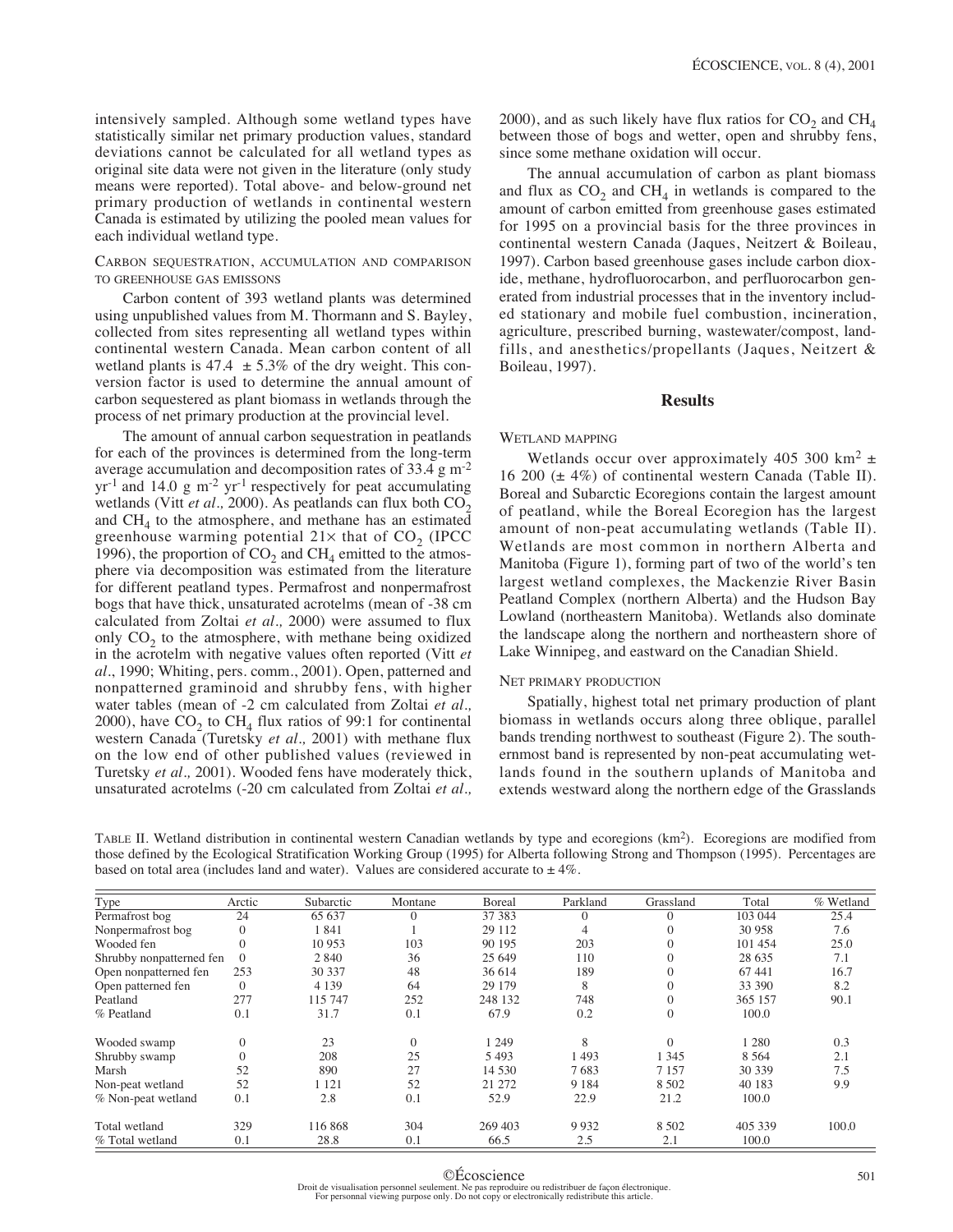

FIGURE 1. Distribution of wetlands in continental western Canada (Alberta, Saskatchewan, and Manitoba) in 10% increments based on total area (land + water). Data from Vitt et al. (1996) for Alberta excluding the Grasslands Region, Vitt and Halsey (unpubl. data) for Saskatchewan excluding the Grasslands Region, and Halsey, Vitt and Zoltai (1997) for Manitoba. Data for the Grasslands Region of Alberta and Saskatchewan were extracted from the National Wetlands Working Group (1988).



FIGURE 2. Annual amount of plant biomass generated by net primary production in g  $m^2 yr^1$  for wetlands of continental western Canada.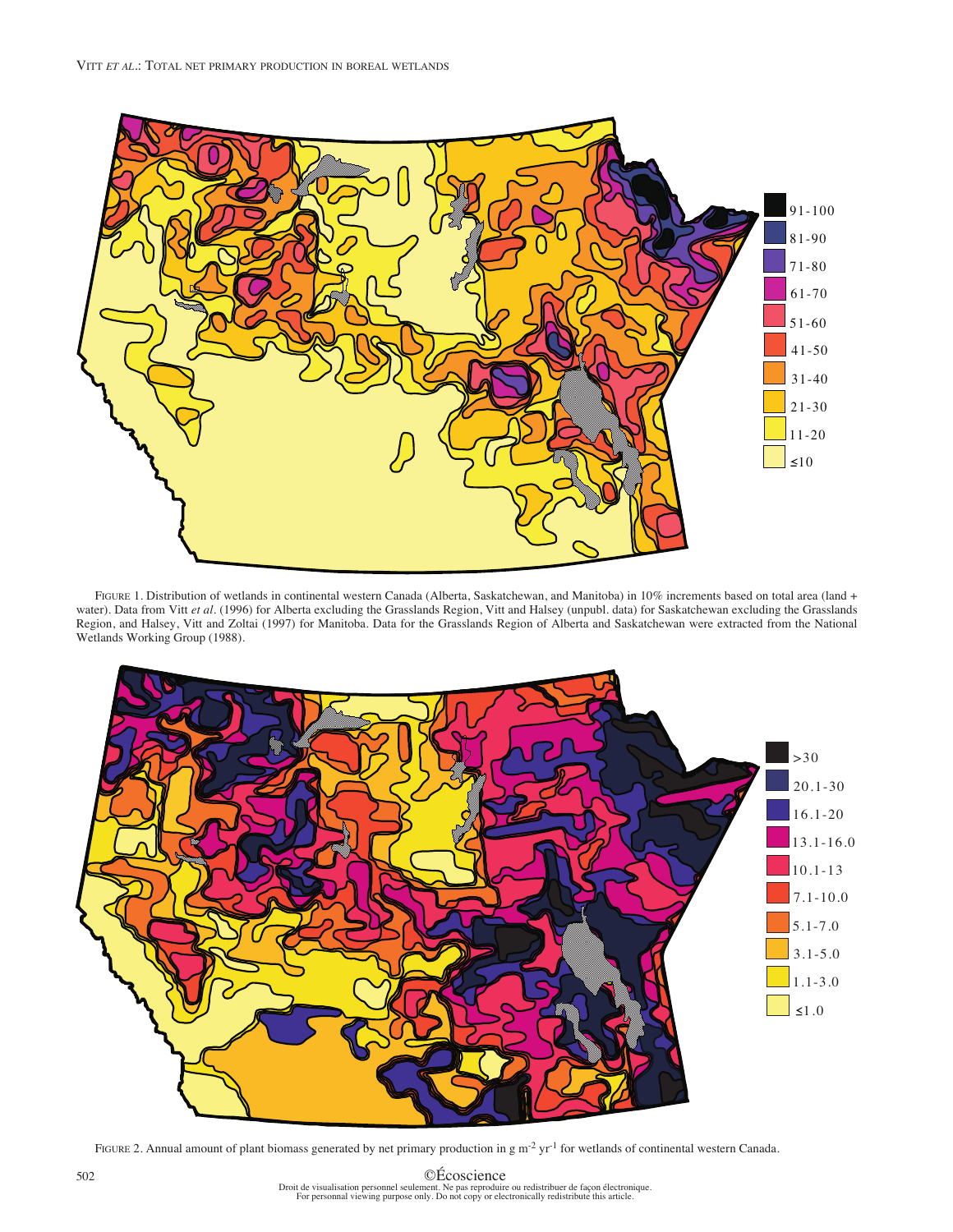Region. The central band includes peatlands of southeastern Manitoba and wetlands of the interlake area and extends along the northern and eastern shore of Lake Winnipeg to include the extensive fens of this area. In Saskatchewan the central band follows along the southern Boreal Region and into the Mackenzie River Basin Peatland Complex of northern Alberta, where peatlands are extensive. The third band of relatively high total net primary production parallels Hudson Bay in northeastern Manitoba and represents the peatlands of the Hudson Bay Lowland.

While peatlands represent about 90.1% of wetlands by cover, they account for only 73.5% of total above- and below-ground net primary production (Tables II and III), thus the distribution of NPP does not mimic wetland distribution. Decreases in total net primary production relative to cover are particularly noteworthy for permafrost bogs (Tables II and III). When ecoregion is considered, the Subarctic Region has less total net primary production relative to wetland cover, while the Grasslands Region has a greater amount of total net primary production relative to wetland cover (Tables II and III). Changes in percent cover can be attributed to the higher rate of total net primary production for open, non-peat accumulating wetlands relative to other wetland types, particularly for permafrost bogs. Wooded fens account for just over 25% of the total NPP for the region, while marshes account for 20%. Continental bogs without permafrost, highly valued for horticultural peat extraction, account for only 10% of the total NPP, whereas the climatically sensitive permafrost bogs account for 13% of total NPP. As NPP measurements are highly variable even between years at individual sites (Campbell *et al.,* 2000) with standard deviations often greater than 50% where sufficient data exist (Table I), the values presented here should be viewed in terms of their magnitude and proportions between types.

# CARBON SEQUESTRATION AND ACCUMULATION

Wetlands of continental western Canada sequester  $9.95 \times 10^{13}$  g yr<sup>-1</sup> of carbon as plant biomass through the process of net primary production. Plant biomass in Manitoba wetlands contain half of this carbon, with wetland plant biomass in Alberta and Saskatchewan containing 30% and 20%, respectively. Only a fraction of this carbon (average 5% or 4.58 x  $10^{12}$  g yr<sup>-1</sup>) is placed into long-term storage through the process of peat accumulation, with the majority being returned back to the atmosphere by either aerobic  $(CO<sub>2</sub>)$  or anaerobic  $(CH<sub>4</sub>)$  decomposition. Over a long-time interval (1000 years), bogs and fens have been estimated to accumulate and decay  $33.4 \text{ g m}^{-2} \text{ yr}^{-1}$  and 14.0 g m<sup>-2</sup> yr<sup>-1</sup> of carbon, respectively, in continental western Canada (Vitt *et al.,* 2000). While some peatland types and climatic regions have been shown to have different long-term net peat accumulation rates in other areas (Tolonen & Turunen, 1996; Robinson & Moore, 1999; 2000), we currently do not have sufficient data to determine peat accumulation rates by peatland types for continental western Canada. According to these numbers, as well as the  $CO<sub>2</sub>$  and  $CH<sub>4</sub>$  flux ratios for the different peatland types, peatlands in continental western Canada have been acting as carbon sinks over the last 1000 years, accumulating  $4.58 \times 10^{12}$  g yr<sup>-1</sup> (Table VI)

When the long-term, annual accumulation of carbon as peat in wetlands is compared to the amount of carbon emitted from anthropogenic greenhouse gases in 1995 (Jaques, Neitzert & Boileau, 1997) (Table IV), carbon accumulation in peat offsets emission by about 4% (Alberta), 8% (Saskatchewan), and 62% (Manitoba), or 8% for the three prairie provinces.

It is important to note that the long-term (1000 years) carbon accumulation and decompostion rates extracted from Vitt *et al.* (2000) are based on peat stratigraphies taken from across continental western Canada, and as such will include carbon removal from fires that occurred over the 1000-year time period. It has been suggested, however, that fire frequency/intensity will increase in continental western Canada with climate warming (Starfield & Chapin, 1996; Stocks *et al.,* 1998), and thus the amount of carbon removed from combustion of peat may also increase substantially.

### **Discussion**

Based on net primary production values obtained from the published literature, wetland coverage in western continental Canada, and a carbon conversion factor derived from wetland species carbon values, the annual amount of

| TABLE III. Total net primary production in wetlands of continental western Canada by wetland type and ecoregion (g yr <sup>-1</sup> ). Ecoregions are |  |
|-------------------------------------------------------------------------------------------------------------------------------------------------------|--|
| modified from those defined by the Ecological Stratification Working Group (1995) for Alberta following Strong and Thompson (1995)                    |  |

| Type                     | Arctic                | Subarctic             | Montane               | Boreal                | Parkland              | Grassland             | Total                 | % Wetland |
|--------------------------|-----------------------|-----------------------|-----------------------|-----------------------|-----------------------|-----------------------|-----------------------|-----------|
| Permafrost bog           | $6.34 \times 10^{09}$ | $1.73 \times 10^{13}$ | $\Omega$              | $9.87 \times 10^{12}$ | $\Omega$              | $\overline{0}$        | $2.72 \times 10^{13}$ | 13.0      |
| Nonpermafrost bog        | $\Omega$              | $1.24 \times 10^{12}$ | $6.74 \times 10^{08}$ | $1.96 \times 10^{13}$ | $2.69 \times 10^{09}$ | $\mathbf{0}$          | $2.08 \times 10^{13}$ | 9.9       |
| Wooded fen               | $\Omega$              | $5.88 \times 10^{12}$ | $5.53 \times 10^{10}$ | $4.84 \times 10^{13}$ | $1.09 \times 10^{11}$ | $\mathbf{0}$          | $5.44 \times 10^{13}$ | 25.9      |
| Shrubby nonpatterned fen | $\Omega$              | $1.12 \times 10^{12}$ | $1.42 \times 10^{10}$ | $1.01 \times 10^{13}$ | $4.34 \times 10^{10}$ | $\mathbf{0}$          | $1.13 \times 10^{13}$ | 5.4       |
| Open nonpatterned fen    | $1.02 \times 10^{11}$ | $1.22 \times 10^{13}$ | $1.93 \times 10^{10}$ | $1.47 \times 10^{13}$ | $7.60 \times 10^{10}$ | $\mathbf{0}$          | $2.71 \times 10^{13}$ | 12.9      |
| Open patterned fen       | $\Omega$              | $1.66 \times 10^{12}$ | $2.57 \times 10^{10}$ | $1.17 \times 10^{13}$ | $3.22 \times 10^{09}$ | $\mathbf{0}$          | $1.34 \times 10^{13}$ | 6.4       |
| Peatland                 | $1.08 \times 10^{11}$ | $3.94 \times 10^{13}$ | $9.75 \times 10^{10}$ | $1.14 \times 10^{14}$ | $2.34 \times 10^{11}$ | $\Omega$              | $1.54 \times 10^{14}$ | 73.5      |
| % Peatland               | 0.1                   | 25.6                  | 0.1                   | 74.0                  | 0.2                   | 0.0                   | 100.0                 |           |
| Wooded swamp             | $\Omega$              | $1.96 \times 10^{10}$ | $\Omega$              | $1.06 \times 10^{12}$ | $6.80 \times 10^{09}$ | $\Omega$              | $1.09 \times 10^{12}$ | 0.5       |
| Shrubby swamp            |                       | $3.33 \times 10^{11}$ | $4.01 \times 10^{10}$ | $8.80 \times 10^{12}$ | $2.39 \times 10^{12}$ | $2.15 \times 10^{12}$ | $1.37 \times 10^{13}$ | 6.4       |
| Marsh                    | $6.99 \times 10^{10}$ | $1.20 \times 10^{12}$ | $3.63 \times 10^{10}$ | $1.95 \times 10^{13}$ | $1.03 \times 10^{13}$ | $9.62 \times 10^{12}$ | $4.07 \times 10^{13}$ | 19.6      |
| Non-peat wetland         | $6.99 \times 10^{10}$ | $1.55 \times 10^{12}$ | $7.64 \times 10^{10}$ | $2.94 \times 10^{13}$ | $1.27 \times 10^{13}$ | $1.17 \times 10^{13}$ | $5.55 \times 10^{13}$ | 26.5      |
| % Non-peat wetland       | 0.1                   | 2.8                   | 0.1                   | 53.0                  | 22.9                  | 21.1                  | 100.0                 |           |
| Total wetland            | $1.78 \times 10^{11}$ | $4.10 \times 10^{13}$ | $1.74 \times 10^{11}$ | $1.43 \times 10^{14}$ | $1.29 \times 10^{13}$ | $2.35 \times 10^{13}$ | $2.10 \times 10^{14}$ | 100.0     |
| % Total wetland          | 0.1                   | 19.6                  | 0.1                   | 68.4                  | 6.1                   | 5.6                   | 100.0                 |           |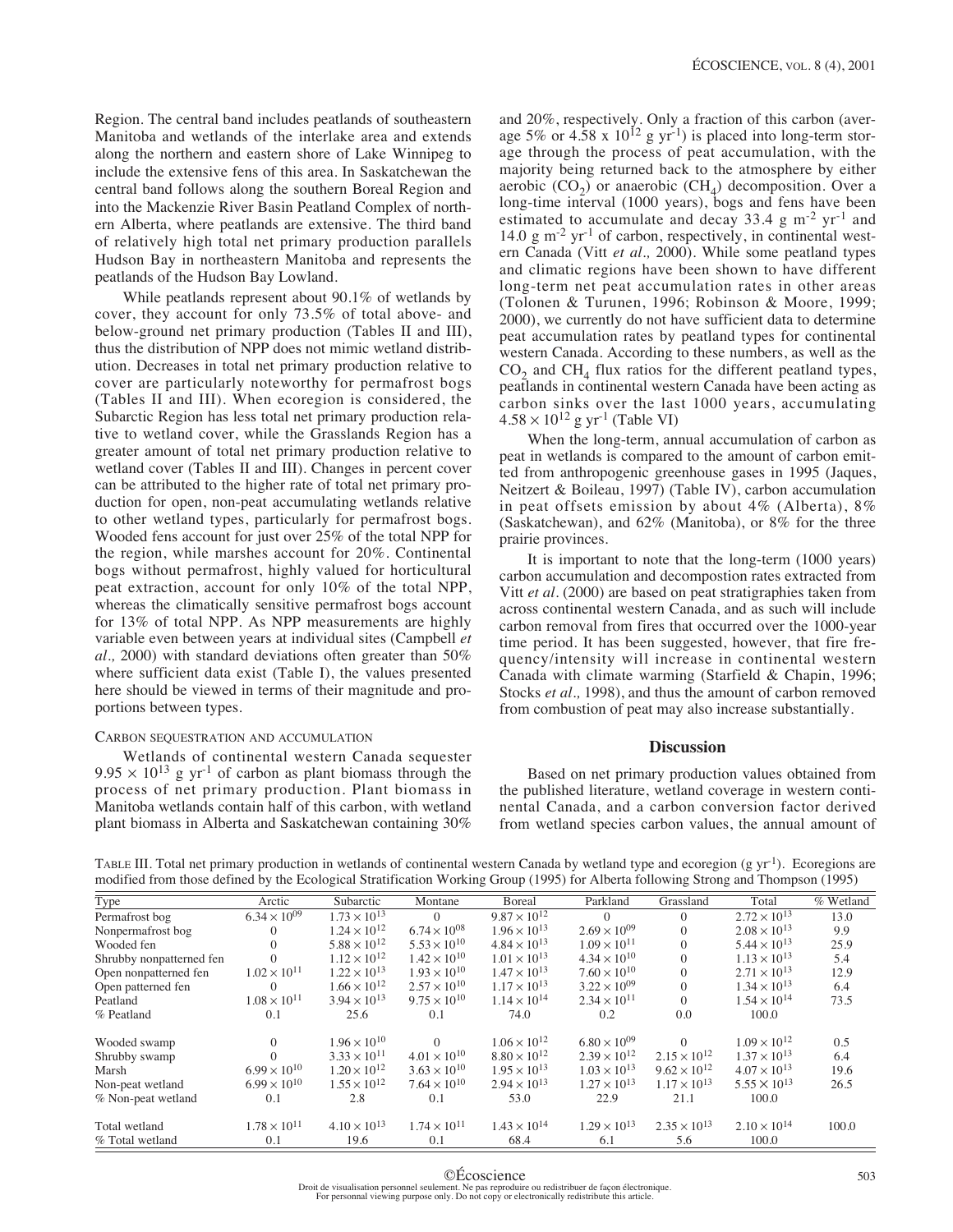| TABLE IV. Yearly, long-term budgets of carbon accumulation in peatlands of continental western Canada. Long-term accumulation and                      |
|--------------------------------------------------------------------------------------------------------------------------------------------------------|
| decomposition rates follow those of Vitt <i>et al.</i> (2000). Total flux has been converted to $CO2$ equivalents following a greenhouse warming       |
| potential for methane of $21\times$ that of carbon dioxide (IPCC, 1996). Carbon emitted from anthropogenic sources is also reported in CO <sub>2</sub> |
| equivalents (Jaques, Neitzert & Boileau, 1997).                                                                                                        |

| Type                           | Alberta               | Saskatchewan          | Manitoba              | Total                 |
|--------------------------------|-----------------------|-----------------------|-----------------------|-----------------------|
| Permafrost bog                 | $6.84 \times 10^{11}$ | $1.40 \times 10^{11}$ | $2.62 \times 10^{12}$ | $3.44 \times 10^{12}$ |
| Nonpermafrost bog              | $3.66 \times 10^{11}$ | $2.55 \times 10^{11}$ | $4.13 \times 10^{11}$ | $1.03 \times 10^{12}$ |
| Wooded fen                     | $1.19 \times 10^{12}$ | $6.64 \times 10^{11}$ | $1.54 \times 10^{12}$ | $3.39 \times 10^{12}$ |
| Shrubby nonpatterned fen       | $3.96 \times 10^{11}$ | $1.76 \times 10^{11}$ | $3.84 \times 10^{11}$ | $9.56 \times 10^{11}$ |
| Open nonpatterned fen          | $6.58 \times 10^{11}$ | $2.68 \times 10^{11}$ | $1.33 \times 10^{12}$ | $2.25 \times 10^{12}$ |
| Open patterned fen             | $1.56 \times 10^{11}$ | $2.01 \times 10^{11}$ | $7.59 \times 10^{11}$ | $1.12 \times 10^{12}$ |
| Peatland                       | $3.45 \times 10^{12}$ | $1.70 \times 10^{12}$ | $7.04 \times 10^{12}$ | $1.22 \times 10^{13}$ |
| Carbon emitted from catotelm   | $1.85 \times 10^{12}$ | $9.07 \times 10^{11}$ | $3.85 \times 10^{12}$ | $7.08 \times 10^{12}$ |
| Carbon budget                  | $1.60 \times 10^{12}$ | $7.93 \times 10^{11}$ | $2.19 \times 10^{12}$ | $4.58 \times 10^{12}$ |
| Carbon emitted (anthropogenic) | $4.24 \times 10^{13}$ | $1.03 \times 10^{13}$ | $3.55 \times 10^{12}$ | $5.63 \times 10^{13}$ |
| % Wetland offset               | 3.8                   | 7.7                   | 61.7                  | 8.1                   |

carbon sequestered as plant biomass in wetlands is  $2.10 \times 10^{14}$  g yr<sup>1</sup>. Since total net primary production differs for different wetland types, the distribution of carbon sequestered as plant biomass does not follow the distribution of wetlands. While peatlands represent 90.1% of wetlands in the area, they only account for 73.5% of the total net primary production, with total net primary production being relatively low in the Subarctic Region and relatively high in the Aspen Parkland and Grasslands Regions. This difference can be attributed to the low net primary production of permafrost bogs that dominate the Subarctic Region and the relatively high net primary production of shrubby swamps and marshes that dominate the Aspen Parkland and Grasslands Region. Long-term peat accumulation represents about 5% of carbon sequestered annually as plant biomass. Hence wetlands in continental western Canada represent a significant active biosphere carbon sink.

# **Acknowledgements**

Funding for this project was provided by a grant to D. Vitt from the National Centres of Excellence in Sustainable Forest Management and the Canadian Climate Change Action Fund. Thanks are extended to L. Stepnisky and L. Snook for preparing the figures. Discussions with D. Beilman, R. Mewhart, and M. Turetsky helped to clarify several aspects of this manuscript.

#### **Literature cited**

- Campbell, C. D., D. H. Vitt, L. A. Halsey, I. Campbell, M. N. Thormann & S. E. Bayley, 2000. Net primary production and standing biomass in wetland in boreal Canada. NOR-X-369. Northern Forestry Centre, Canadian Forest Service, Edmonton, Alberta.
- Damman, A. W. H., 1979. Geographic patterns in peatland development in eastern North America. In Proceedings of the International Symposium of Classification of Peat and Peatlands, International Peat Society. Hyytiala, Finland.
- Ecological Stratification Working Group, 1995. Terrestrial ecozones, ecoregions, and ecodistricts of Canada: Provinces of Alberta, Saskatchewan, and Manitoba. A national ecological framework for Canada. Agriculture and Agri-Foods Canada, Research Centre for Land and Biological Resources Research and Environment Canada, State of Environment Directorate, Ottawa, Ontario.
- Forestry Canada, 1992. The State of Canada's Forests. Canadian Forest Service, Ottawa, Ontario.
- Glaser, P. H. & J. A. Janssens, 1983. Raised bogs in eastern North America: Transitions in landforms and gross stratigraphy. Canadian Journal of Botany, 64: 395-415.
- Gignac, L. D. & D. H. Vitt, 1994. Responses of northern peatlands to climate change: Effects on byrophytes. Journal of the Hattori Botanical Laboratory, 75: 119-132.
- Gorham, E., 1991. Northern peatlands: Role in the carbon cycle and probable responses to climatic warming. Ecological Applications, 1: 182-512.
- Halsey, L. A., D. H. Vitt & L. D. Gignac, 2000. *Sphagnum*-dominated peatlands in North America since the last glacial maximum: Their occurrence and extent. The Bryologist, 103: 334- 352.
- Halsey, L. A., D. H. Vitt & S. C. Zoltai, 1997. Climatic and physiographic controls on wetland type and distribution in Manitoba, Canada. Wetlands, 17: 243-262.
- Jaques, A., F. Neitzert & P. Boileau, 1997. Trends in Canada's Greenhouse Gas Emissions (1990-1995). Environment Canada, Ottawa, Ontario.
- Moore, T. R., N. T. Roulet & J. M. Waddington, 1998. Uncertainty in predicting the effect of climatic change on the carbon cycling of Canadian peatlands. Climatic Change, 40: 229-245.
- National Wetlands Working Group, 1988. Wetlands of Canada. Ecological Land Classification Series No. 24. Sustainable Development Branch, Environment Canada, Ottawa and Polyscience Publications, Montréal, Québec.
- Robinson, S. D. & T. R. Moore, 1999. Carbon and peat accumulation over the past 1200 years in a landscape with discontinuous permafrost, northwestern Canada. Global Biogeochemical Cycles, 13: 591-601.
- Robinson, S. D. & T. R. Moore, 2000. The influence of permafrost and fire upon carbon accumulation in High Boreal Peatlands, Northwest Territories, Canada. Arctic, Antarctic, and Alpine Research, 32: 155-166.
- Starfield, A. M., & F. S. Chapin, 1996. Model of transient changes in arctic and boreal vegetation in response to climate and land use change. Ecological Applications, 6: 842-864.
- Stocks, B. J., M. A. Fosberg, T. J. Lynham, L. Mearns, B. M. Wotton, B. M. Yang, J. Z. Jin, K. Lawrence, G. R. Hartley, J. A. Mason, and D. W. McKenney, 1998. Climate change and forest fire potential in Russian and Canadian boreal forests. Climatic Change, 38: 1-13.
- Strong, W. L. & J. M. Thompson, 1995. An attribute database for a 1:1 000 000 scale ecodistrict classification of Alberta based on natural subregions and nationally recognized ecodistricts. Alberta Environmental Protection, Edmonton, Alberta.

### ©Écoscience